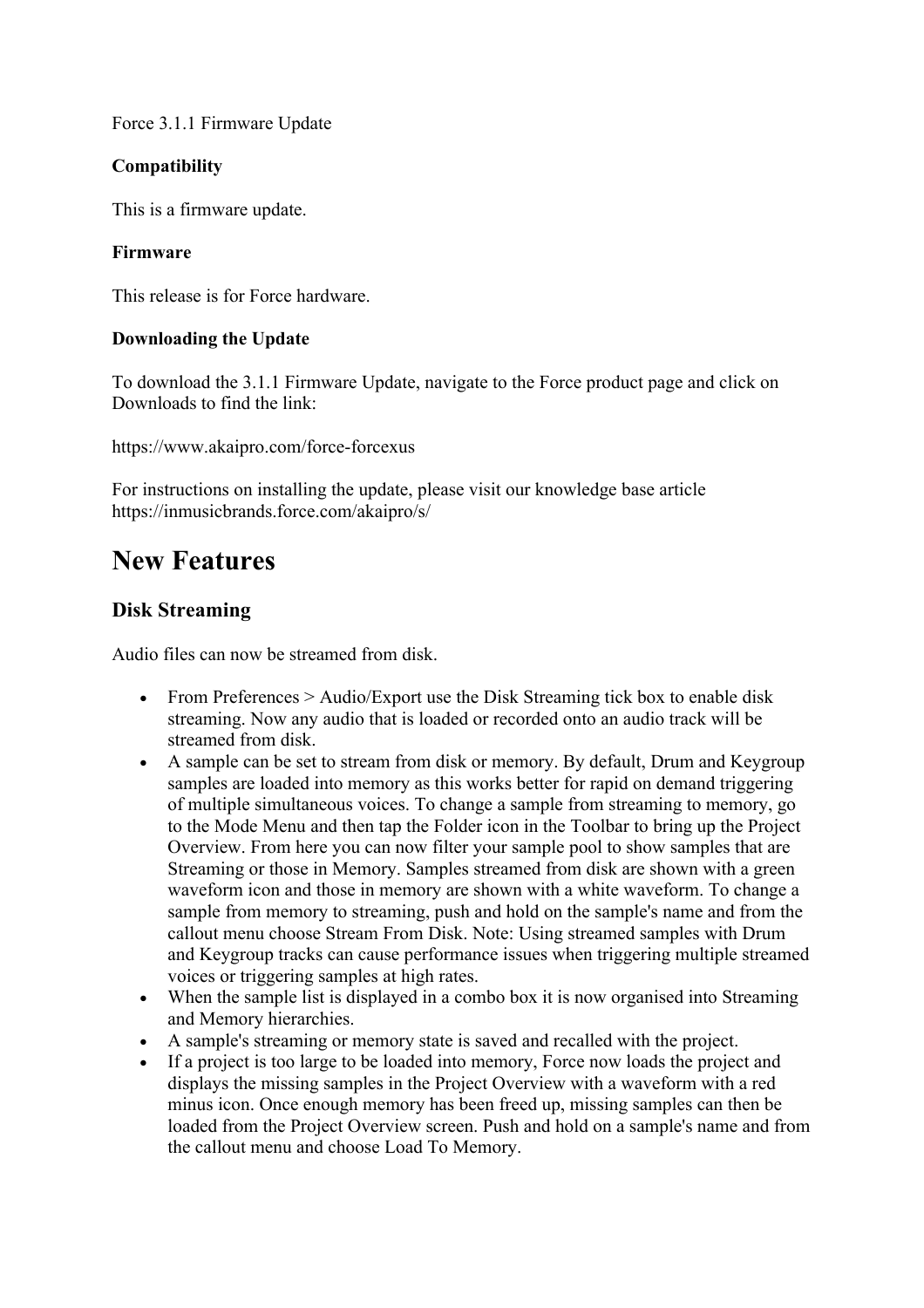- Note: Disk streaming relies on the performance of the disk you are streaming from. For best operation we recommend using an SSD drive attached to Force's internal SATA port. Once you have saved a project to your SSD drive, your files will stream from that location. For an unsaved project Force uses a temporary file location to stream audio files from. For best operation go to Preferences > Project Load/Save and set the Temporary File Location field to your SSD drive.
- Note: Removing storage media that contains your Temporary File Location will revert temporary file storage to Force's own internal default location. To restore the use of the external directory, a user must remount their storage media and reboot Force.

#### **Buses (Submixes/Returns/Masters) can now be automated**

On all buses you can now :

- Automate parameters. The recording, playback and editing of automation follows the same workflow as other tracks.
- Create, record, or play clips containing automation data.
- Record automation from clips into Arrange.
- Select a bus like a normal track to view, edit and input your automation.
- Push the MASTER button or Master f-key to select buses and view automation in Arrange.
- Double tap on a bus track header to bring up the Track Settings dialogue from here you can rename the bus, or change the color of the track header.
- FX Racks and their FX Rack knob assignments now work on buses.

#### **USB class audio support**

- Use any class compliant USB audio interface with your Force. From the TUI go to the Preferences > Audio Device section and choose your USB soundcard from the audio device field.
- To use up to 32 simultaneous inputs and outputs: Preferences > Audio section tick the max input/output setting. Note that increasing the number of simultaneous inputs and outputs will increase CPU overhead, and that for performance reasons sample rate is locked to 44.1 kHz.

# **New Plugin Instruments :**

- **AIR Mellotron** The AIR Mellotron is a software recreation of the classic tape keyboard.
	- o Key features :
		- § 6 Tape Sets of the original Choir, Flute and Strings tape samples.
		- Dirty and cleaned versions of the original tapes.
		- § Change the Formant, Age and Sample Start of the sample set.
		- Key on and key off samples.
		- 30 factory presets.
		- Gorgeous touch interface.
		- Built in Effects
			- § New AIR Flavor distort and transform your patches into lo-fi heaven all inside a single multi-effect. Apply EQ simulations of radios, phones and tape machines to dramatically change the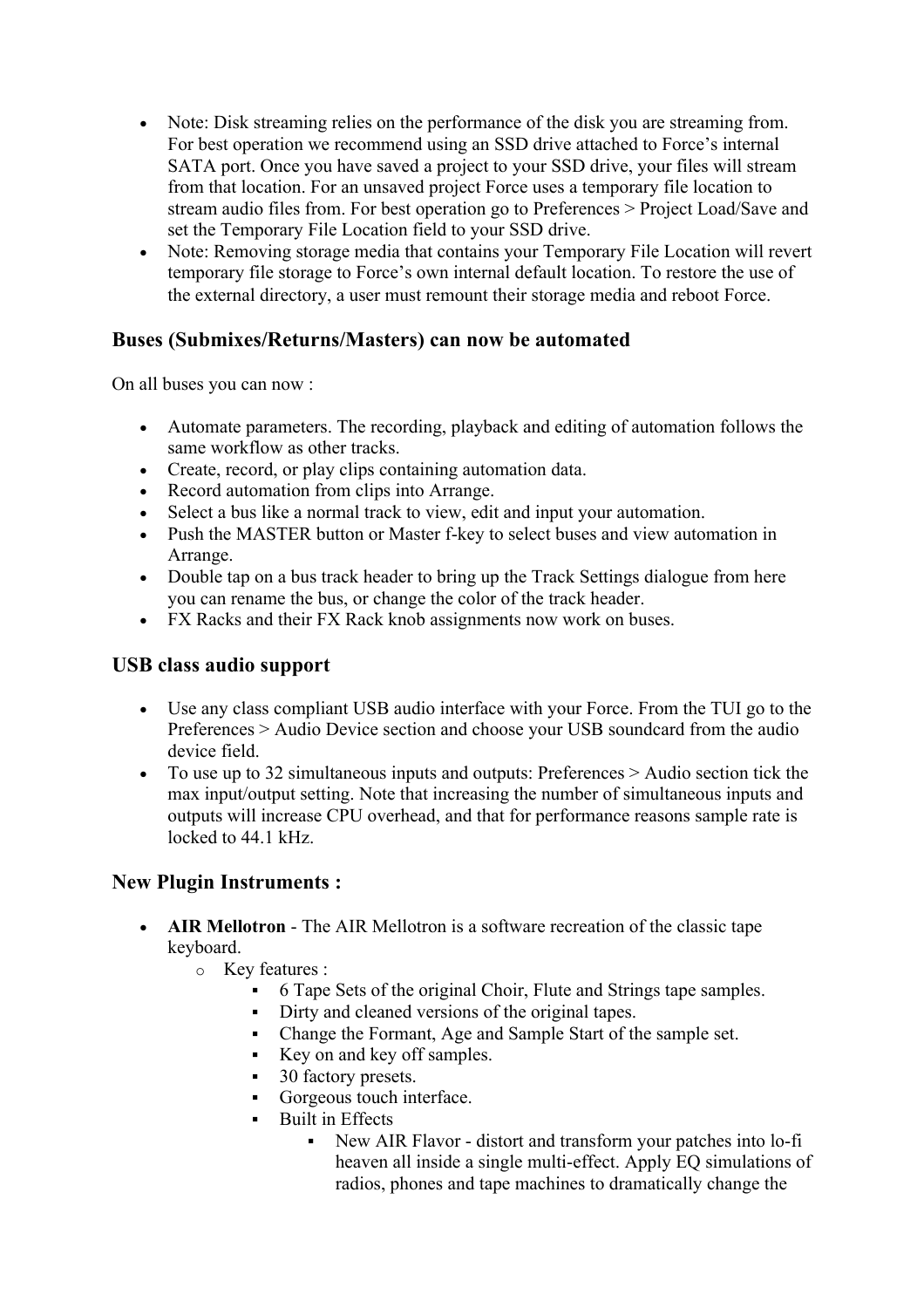timbre of a patch, distort, add noise and tape flutter to access a range of lo-fi treatments.

- AIR Compressor
- § AIR Four band EQ
- § AIR Spring Reverb
- AIR Delay
- **AIR Solina** The AIR Solina is a software recreation of the classic string machine.
	- o Key features :
		- § Split or Layer, pan and balance sampled versions of the original contrabass, cello, violin, viola, trumpet, horn layers more flexibly than on the original classic instrument.
		- LFO for vibrato effects.
		- Formant, Filter and Age parameters to further shape the sound.
		- § 75 factory presets.
		- Gorgeous touch interface.
		- § Built in Effects
			- § AIR Flavor
			- AIR Chorus
			- § AIR Four band EQ
			- § AIR Spring Reverb
			- AIR Delay
- **WayOutWare Odyssey** The WayOutWare Odyssey is a faithful reproduction of the analog classic. The Odyssey captures the character and nuance of the original using WayOutWare's experience and expertise in circuit modeling and signal processing.
	- o Key features :
		- § Dual oscillator, LFO, Sample and Hold, Ring-mod, high-pass and low pass filters.
		- § Circuit modeled oscillators and filter.
		- Gorgeous touch interface.
		- Expression pedal modulation, velocity and channel pressure support.
		- The WayOutWare Odyssey contains many enhancements over the original Odyssey
			- § Use the Odyssey mono, duophonic or as a polyphonic synth with up to 4 simultaneous voices.
			- § A faithful reproduction of the classic 1970s movable head tape delay.
			- **•** 150 factory presets.
			- All parameters can be automated.

#### **New AIR Vocal insert effects suite**

- AIR Vocal Tuner pitch correction for natural sounding or hard tuned vocal effects.
- AIR Vocal Harmonizer a four part vocal harmonizer effect. Create realistic four part vocal harmonies or complex doubling effects. Each part has its own level, delay, formant, mode and interval parameters.
- AIR Vocal Doubler create realistic vocal doubles or add width and thickness to a vocal line.

#### **New AIR insert effects**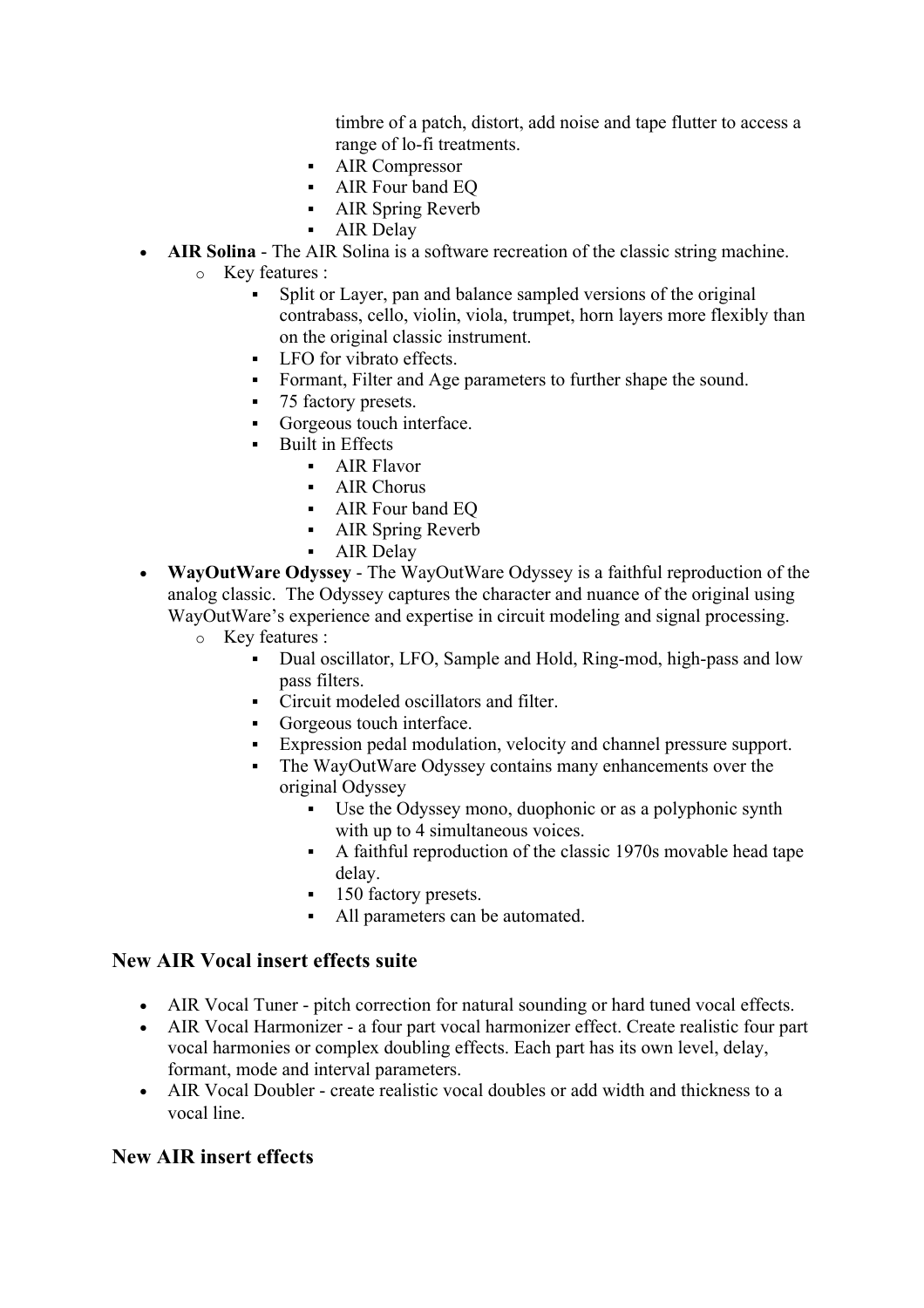- AIR Half Speed quickly create half speed versions from any input material with this must have contemporary effect. Filter the processed audio using the built in high pass and low pass filters to create more dramatic transitions. Use the Fade In and Out parameters to create tempo synchronized transitions between the dry and effected audio.
- AIR Stutter a mind blowing glitch effect plugin capable of a wide range of volume, pan and pitch stutter effects.
- AIR Diode Clipper when used subtlety adds a type of distortion thats perfect for adding a bit more flavour and grit to drum breaks, when used aggressively the Diode Clipper is capable of distorted mayhem.
- Improved AIR Diffuser Delay the Diffuser Delay adds Low Cut, Width, Sync and Pan parameters to improve the flexibility of this amazing delay effect.
- AIR Limiter A lookahead limiter perfect for mastering or mixing.

# **New Akai insert effects**

- Akai Granulator process your audio in new and creative ways. Granulator turns your incoming audio into grains which can be looped, pitch shifted and manipulated.
- Akai Sample Delay a utility delay plugin, delay percussive material by small increments to loosen percussion elements, add stereo width to any input material by delaying the left and right channels by different amounts.

#### **Drum and keygroup improvements**

Drum and keygroup engines and TUI have been significantly reworked to add more features and improve the ergonomics of the editors.

- **Akai sample tail** After chopping drum breaks or samples the ends of the chops often don't decay smoothly and contain abrupt endings that sound unnatural. You can now quickly add an extra tail to any chopped sample. On a drum track from the Track Edit > TUI > Samples tab use the Tail Length parameter to give your chops a natural sounding smooth decay. Tweak the Tail Loop parameter to small values for delay effects or longer times for more obvious looping effects.
- Drum and Keygroup envelopes now have adjustable **curve parameters** for each time stage.
- Drum and Keygroups now have a dedicated **Pitch envelope**.
- Drum / Keygroup tracks now have a new **randomization section**. Add subtle variation to drum or keygroup samples by randomizing volume, pan, pitch, filter, sample offset and envelope parameters. On a hi-hat sample in a drum track try adding a small amount of volume, pitch and attack randomization to create the illusion of each note having a different hi-hat sample assigned. This is great for making acoustic drum samples sound more realistic.
- You can now quickly mangle your samples with a range of quick access **drum effects**. From Track Edit go to the Drum FX tab (second page of Effects) there are now eight effects slots with **RingMod, Bitcrush, Decimator, Tubedrive, Soft Clipper, Hard Clipper, Lowpass, Rectifier, Wavefolder, BassEnhancers, StereoWidth and Gain** effects blocks.
- The Drum and Keygroup Sample Play parameter now has the option for **Note Off** triggering.
- Keygroup Track Edit now has **portamento** Time, Quantise and Legato parameters.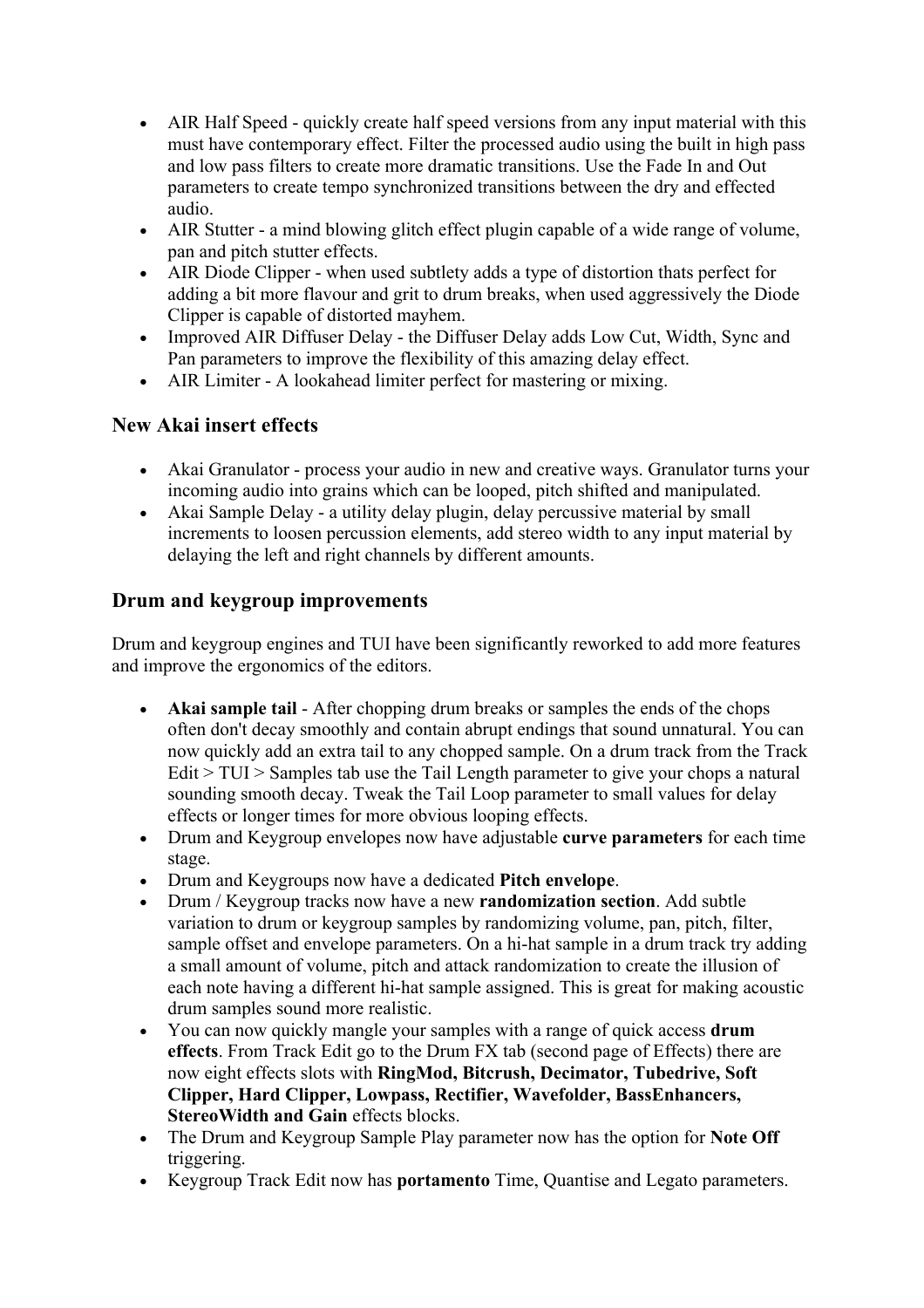#### **Key detection**

After loading a new audio file, Force will now automatically calculate the key of a sample. Load an audio file that contains melodic content, on the TUI the Sample edit, Key Field displays the detected key. You can also see the detected key in the Track Edit > Samples tab. As you transpose a sample using the Track Edit Semi field the key will update to show you the transposed samples key.

#### **MIDI & CV track improvements**

From **MIDI Track** > Track Edit you can now edit the continuous controller and string assigned to each control. Your custom parameter names/assignments can be saved and recalled with a track. If you have an external synth whose parameters respond to continuous controller MIDI messages you can now create a simple editor for it. Assign the continuous controllers in the order you want and label them according to the synth parameter they control. You can now save that MIDI track and load it into any Force Project to reuse it again.

**CV tracks** can now be set to Melodic or Drum operation. When set to Melodic CV tracks behave as per previous Force versions, when set to Drum you can now configure any pad to output on any CV port.

#### **MIDI Learn Project**

You can now learn all automatable parameters from Force to a MIDI controller.

From the Mode menu go to MIDI Learn. From the left hand side of the TUI choose the automation parameter you want to control. To control that parameter using a MIDI controller, from the toolbar turn Learn On and then move the physical control on your MIDI hardware to learn it.

#### **Load MIDI Files**

You can now load MIDI files into your Force session.

#### **Further enhancements:**

- From the Browser you can now filter your file list to show just plugin instrument presets.
- You can now show your Wi-Fi password in Preferences.
- If Loop is on, pressing **SHIFT** + **STOP** now sets the playhead position to Loop Start.
- From the Mode Menu you can now access New Project, Save, Project and Preferences.
- Note Config settings, TC settings and track rec arm states are now saved and recalled with the project.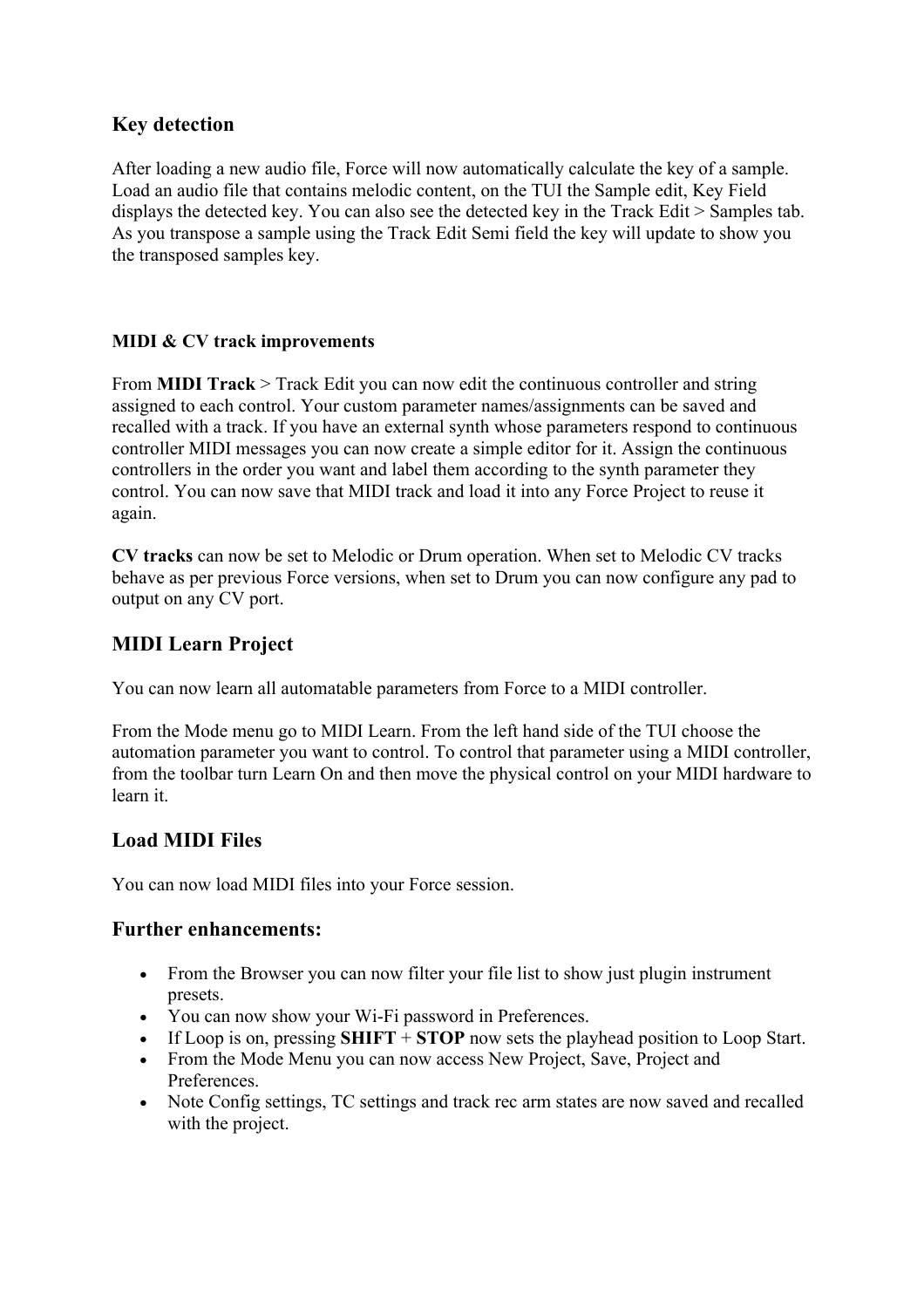# **Stability and reliability**

# **Arrange View**

- Bouncing to audio track now adds sample to the new track
- Locate: Set Loop by Location is now functionally and cosmetically Off by default

#### **Automation**

- For Drum and Keygroup tracks, Layer 1-4 Slice parameters can now be automated in Grid View or Step Sequencer
- Grid automation lane name field now updates correctly when changing modes
- When entered with a compatable MIDI controller, aftertouch events will now be visible in grid automation panels
- Trash icon no longer appears active when no automation data exists to be trashed

#### **Browser**

• Default numbered folder shorcut locations have been corrected

# **Grid - Melodic**

• Active keyboard panel notes will now follow any note transposition changes correctly

#### **Insert Effects**

- Half Speed's behaviour will no longer be offset when launched in a new session
- Effect TUI will now disappear correctly after undoing effect insertion
- All effects that can sync with tranport will sync with transport

#### **Looper**

• UI and audio are now in sync for all waveform drawing

#### **Macros**

- Macros saved with a track will now reload correctly
- Copy From Existing Macro > Replace now replaces all assignment information
- When scrolling through modes, macros with more than one assignment will retain the correct values
- Knobs Track Mode assignments are no longer lost when copying a track
- When a CV parameter is linked to the envelope follower, output is now smoother

# **Memory Handling**

• CPU and MEM labels in the pull down menu have been corrected

# **MIDI Sync**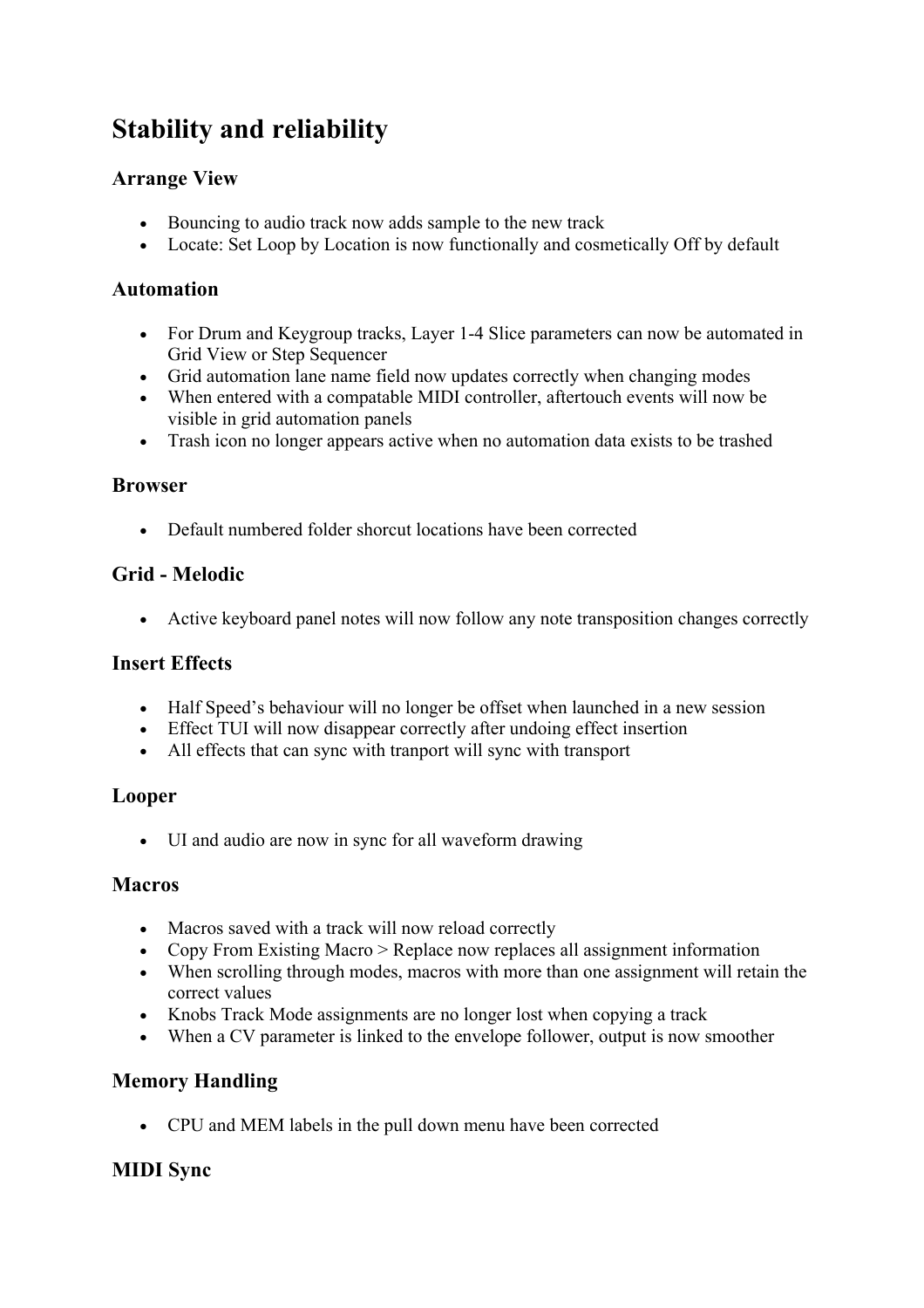• Recording with a precount to external devices should now sync correctly

#### **Note Mode**

• Pads will now light correctly when first assigning a drum sample to a pad

#### **Playback**

• Clip legato will now behave correctly when triggered while another clip is preparing to launch

#### **Plugin Instruments**

- DrumSynth: Multi Reverb is no longer applied by default to the Delay signal path
- DrumSynth: Multi's Knobs Screen and Track Mode parameter OLED displays and controls have been restored

#### **Time Correct**

• Bar division markers no longer overlap when TC is set to  $1/1$ 

# **Track Edit**

• Sample Start/End parameters should now be adjustable via knobs without issues

# **Tracks - CV**

• CV Out values no longer display changes erratically on the UI when adjusted with touch or data dial

# **Undo History**

- Step Sequencer no longer creates too many individual undo events when editing step parameters
- Undoing copy track over an exsting track now restores previous clips

# **Known issues**

- When a clip is looping, repeatedly recording short notes over one another can cause notes' on/off states to be incorrect, resulting in longer notes being sequenced than were recorded
- An internmittent crash has been observed when selecting the Output 1/2 track header in the Arrange view
- When time stretching a sample in Sample Edit, a portion of the end of the audio generated is cut off
- Track and Track FX mode macros may not populate OLEDs correctly when reloaded
- When first navigating to Knobs Screen Mode within Sample Edit, OLEDs for the Chop page parameters appear blank